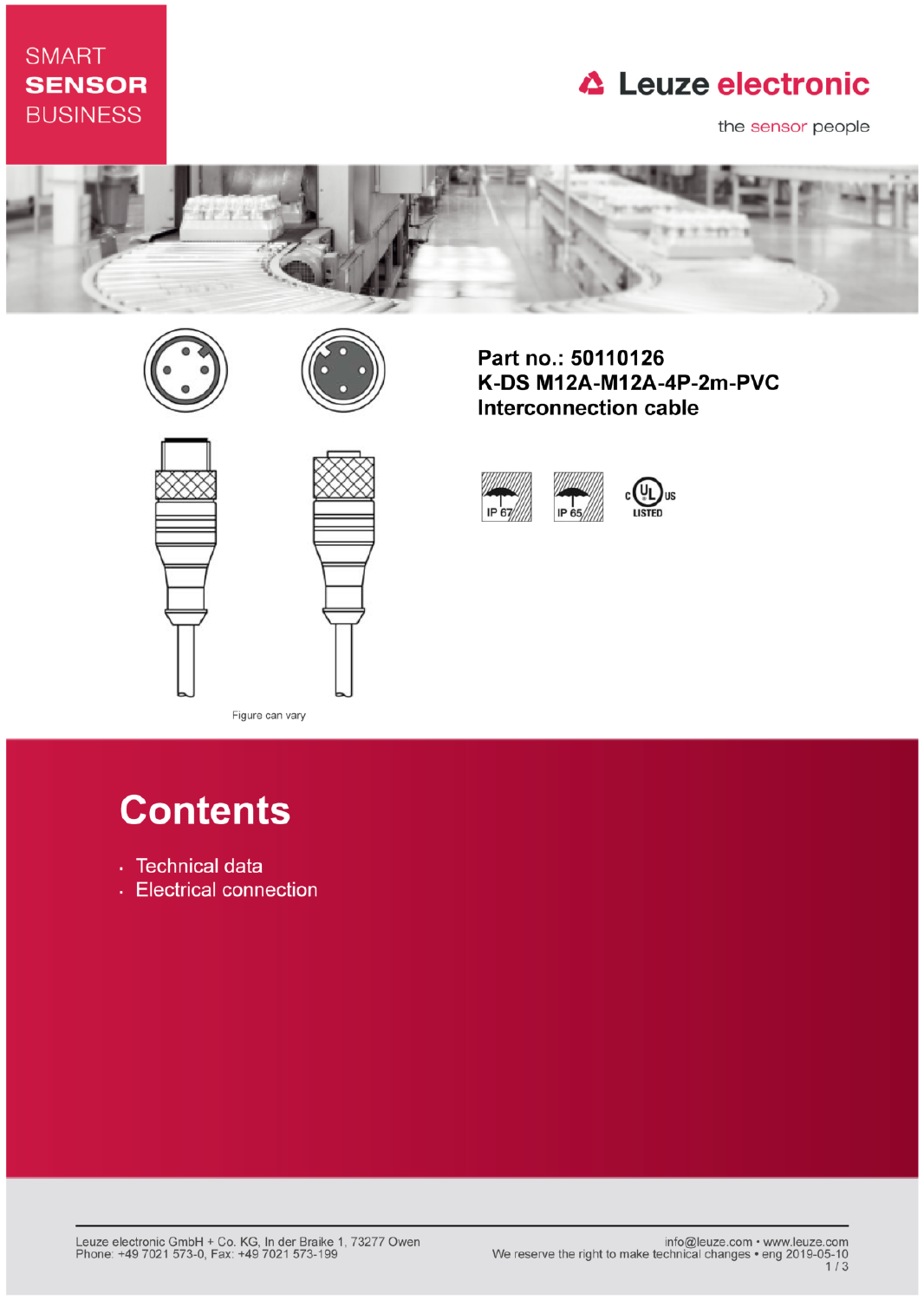#### Part no.: 50110126 – K-DS M12A-M12A-4P-2m-PVC – Interconnection cable

#### **Technical data**

| <b>Connection</b>                              |  |                                                                                                           |
|------------------------------------------------|--|-----------------------------------------------------------------------------------------------------------|
| <b>Connection 1</b>                            |  |                                                                                                           |
| Type of connection                             |  | Connector                                                                                                 |
| Thread size                                    |  | M12                                                                                                       |
| Type                                           |  | Female                                                                                                    |
| No. of pins                                    |  | 4-pin                                                                                                     |
| Encoding                                       |  | A-coded                                                                                                   |
| Design                                         |  | Axial                                                                                                     |
| <b>Connection 2</b>                            |  |                                                                                                           |
| Type of connection                             |  | Connector                                                                                                 |
| Thread size                                    |  | M12                                                                                                       |
| Type                                           |  | Male                                                                                                      |
| No. of pins                                    |  | 4-pin                                                                                                     |
| Encoding                                       |  | A-coded                                                                                                   |
| Design                                         |  | Axial                                                                                                     |
| <b>Cable properties</b>                        |  |                                                                                                           |
| Number of conductors                           |  | 4 Piece(s)                                                                                                |
| Wire cross section                             |  | $0.34 \, \text{mm}^2$                                                                                     |
| <b>AWG</b>                                     |  | 22                                                                                                        |
| Sheathing color                                |  | <b>Black</b>                                                                                              |
| Shielded                                       |  | <b>No</b>                                                                                                 |
| Silicone-free                                  |  | Yes                                                                                                       |
| Cable design                                   |  | Interconnection cable                                                                                     |
| Cable diameter (external)                      |  | $5 \, \text{mm}$                                                                                          |
|                                                |  | 2,000 mm                                                                                                  |
| Cable length                                   |  | <b>PVC</b>                                                                                                |
| Sheathing material<br>Wire insulation          |  | <b>PVC</b>                                                                                                |
| Suitability for drag chains                    |  | No                                                                                                        |
| Properties of the outer sheathing              |  |                                                                                                           |
|                                                |  | Free of CFC, cadmium, silicone and lead, easily machine-<br>processable                                   |
| Resistance of the outer sheathing              |  | Good oil, gasoline and chemical resistance, flame retardant in ac-<br>cordance with UL 1581 VW1 / CSA FT1 |
|                                                |  |                                                                                                           |
| <b>Mechanical data</b>                         |  |                                                                                                           |
| Bending radius, flexible laying, min.          |  | Min. 10 x cable diameter                                                                                  |
| Bending radius, stationary laying, min.        |  | Min. 5 x cable diameter                                                                                   |
|                                                |  |                                                                                                           |
| <b>Environmental data</b>                      |  |                                                                                                           |
| Ambient temperature, operation, flexible use   |  | $-580 °C$                                                                                                 |
| Ambient temperature, operation, stationary use |  | $-30$ 80 $^{\circ}$ C                                                                                     |
|                                                |  |                                                                                                           |
| <b>Certifications</b>                          |  |                                                                                                           |
| Certifications                                 |  | c UL US                                                                                                   |
|                                                |  |                                                                                                           |
| <b>Classification</b>                          |  |                                                                                                           |
| Customs tariff number                          |  | 85444290                                                                                                  |
| eCl@ss 8.0                                     |  | 27279218                                                                                                  |
| eCl@ss 9.0                                     |  | 27060311                                                                                                  |
| <b>ETIM 5.0</b>                                |  | EC001855                                                                                                  |
|                                                |  |                                                                                                           |

Leuze electronic GmbH + Co. KG, In der Braike 1, 73277 Owen<br>10-05-10 hone: +49 7021 573-0, Fax: +49 7021 573-199<br>2 / 2